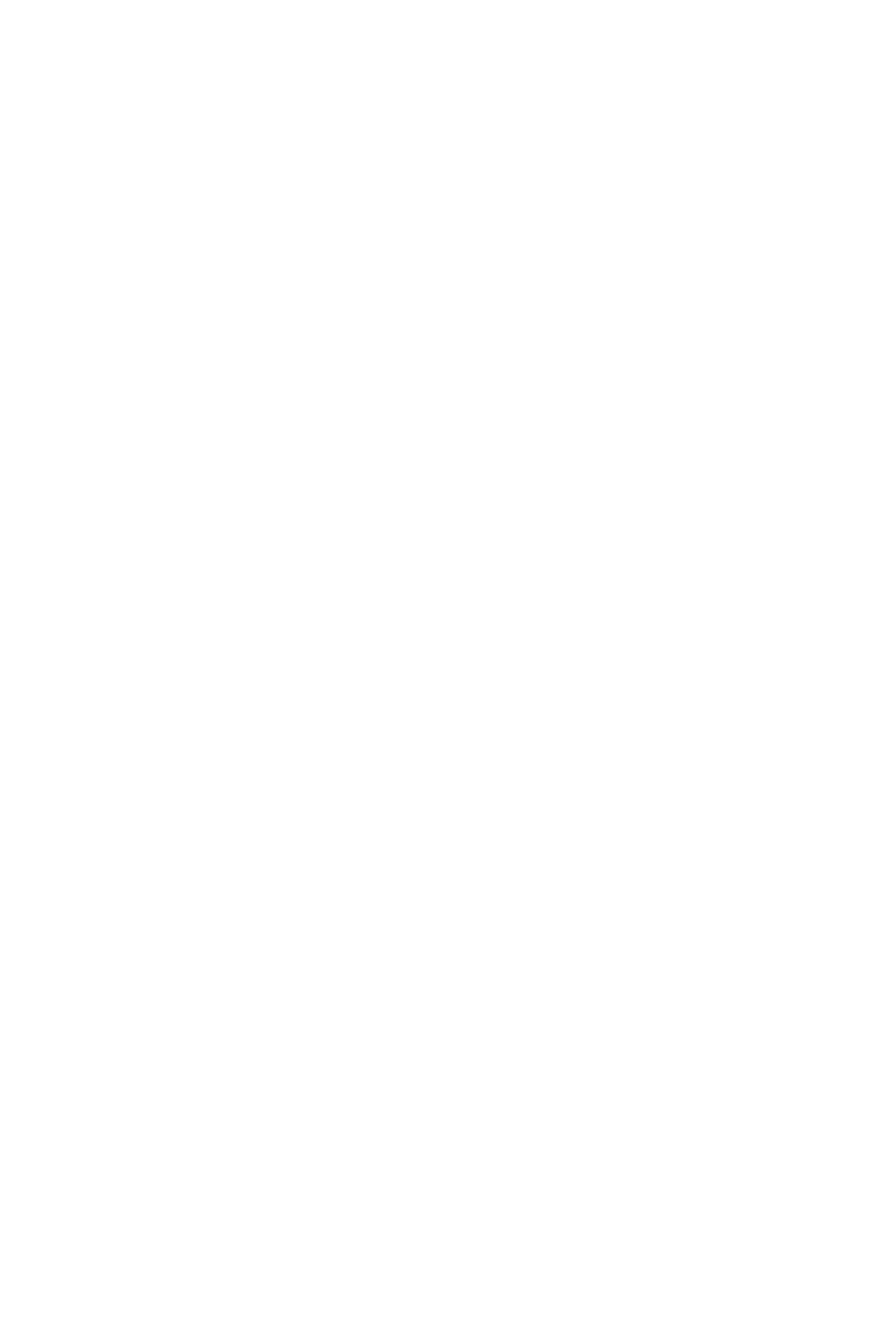## **La importancia del nombre propio en la constitución del sujeto**

#### **The importance of own name in the subject constitution**

#### **Pau Martínez Farrero**

Colegio Oficial de Psicólogos de Cataluña paumartinez@copc.cat

Fecha de recepción: 06/06/2016 Fecha de aceptación: 26/12/2016

#### **Resumen**

El presente artículo analiza la diferencia conceptual entre el ser humano como "sujeto" y el ser humano como "objeto", llegando a la conclusión de que el ser humano consigue constituirse como "sujeto" en el diálogo con los demás y consigo mismo, a partir de un significante lingüístico que es su nombre propio.

**Palabras clave:** Ser humano; Sujeto; Lenguaje; Diálogo; Nombre propio

#### **Abstract**

This article analyzes the conceptual difference between the human being as a "subject" and the human being as an "object", concluding that human being gets established as "subject" in dialogue with the others and themself, from a linguistic signifier that is his own name.

**Kerywords:** Human being; Subject; Language; Dialogue; Own name

Para citar este artículo: Martínezez Farrero, Pau (2017). La importancia del nombre propio en la constitución del sujeto. Revista de Humanidades, n. 30, p. 155-166, ISSN 1130-5029 (ISSN-e 2340-8995).

**SUMARIO:** 1. Introducción. 2. La diferencia entre el ser humano como "sujeto" y el ser humano como "objeto". 3. ¿quién soy "yo"?. 4. Si el sujeto está en el límite del mundo, ¿cómo podemos aproximarnos a él?. 5. Hablar y decir. 6. El sujeto está en el límite del mundo sostenido por su nombre propio. 7. Conclusión. 8. Referencias bibliográficas.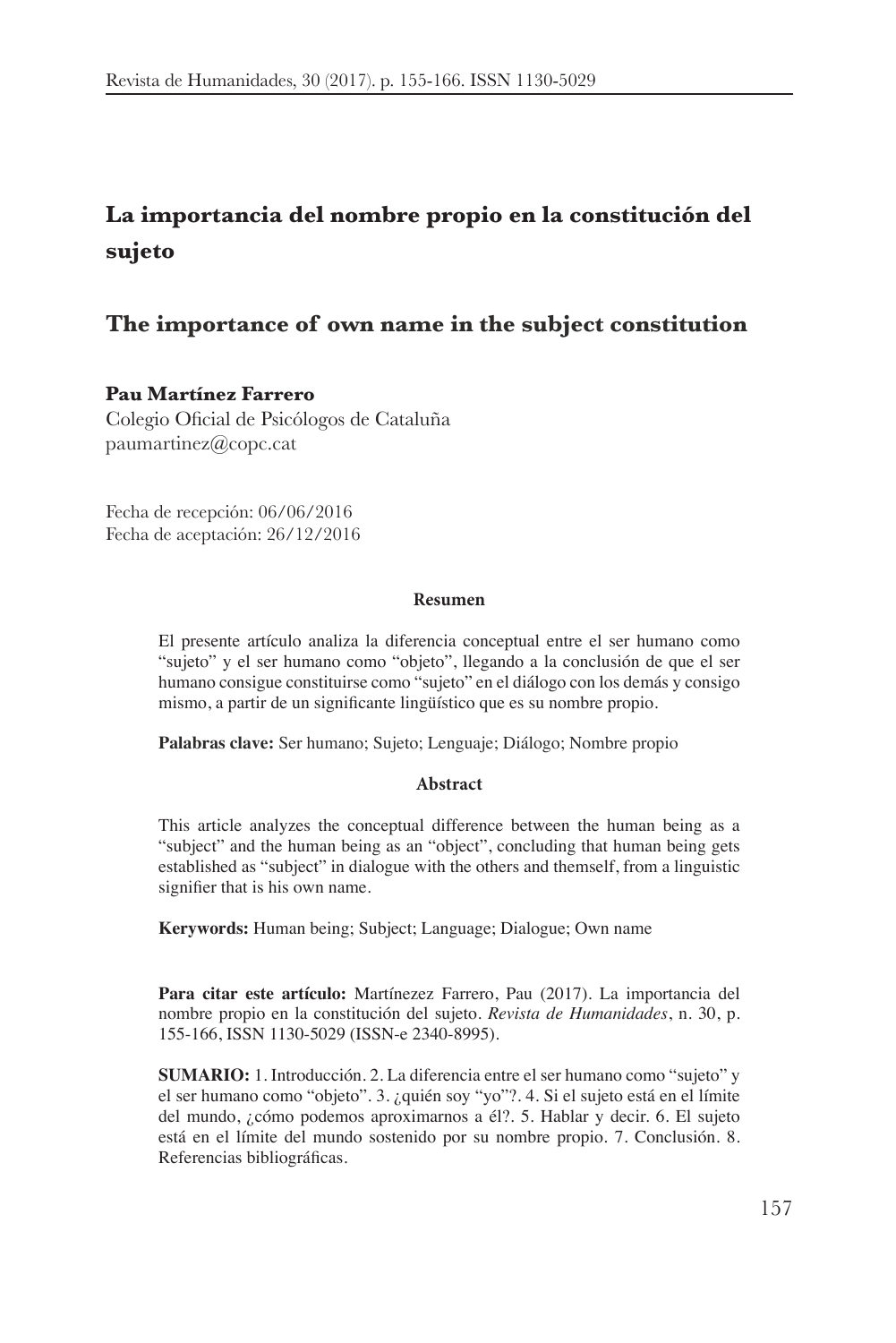## 1. INTRODUCCIÓN

En el siglo IV a. C. los sofistas consiguieron que el lenguaje adquiriera un poder que hasta entonces solo conocían las armas (Platón, 2011: libro II §222a). Pero tanto abusaron de la retórica que los ciudadanos de las *polis* griegas llegaron a desconfiar de las palabras y a asociarlas con el engaño. Platón, inspirándose en la mayéutica socrática, quiso combatir el escepticismo y el relativismo que los sofistas habían predicado e impulsó el arte del diálogo como medio para llegar a la verdad, que según Platón no era relativa, y que residía en el mundo de las ideas (Lledó, 2011: 160). Posteriormente Aristóteles definió el lenguaje como el atributo fundamental del ser humano, aquello que lo diferencia de los animales (Aristóteles, 2004: §1253a) y permite la convivencia entre ellos (Aristóteles 2010: §1170b).

En el siglo XVII el empirista inglés John Locke (2000: 393) concibió el lenguaje como un mero instrumento al servicio de la razón, argumento que Descartes no contradijo.

Hasta aquella época se consideraba que el conocimiento se producía a partir de la mera observación del objeto que se quería conocer, como si la mente humana fuera un receptáculo virgen sin capacidad de alterar en lo más mínimo las características del objeto. Pero en el siglo XVIII Kant advirtió que en todo proceso de conocimiento no solo está en juego el objeto a conocer, sino también la subjetividad de quien desea conocer, que consigue imponer al objeto las estructuras a partir de las cuales será capaz de conocerlo (Kant, 2005: A-107).

Wilhelm von Humboldt (1767-1835), explorador, naturalista, geógrafo, diplomático y filósofo alemán, afirmó que el lenguaje no es un mero instrumento al servicio de la razón, como Locke había propuesto, sino «el órgano que forma la idea» (Von Humboldt, 1990: 72). De este modo, Von Humboldt llevaba aún más lejos la revolución que Kant había emprendido, puesto que atribuía al lenguaje la posibilidad del conocimiento, alegando que ninguna representación del objeto puede concebirse a partir de su mera contemplación por parte de los sentidos (Garagalza, 2003: 241). El lenguaje cumple, según Humboldt, una función mediadora entre el sujeto y el objeto, entre el Yo y el mundo. «El hombre vive con los objetos de la manera como el lenguaje se los presenta», afirma Humboldt (Von Humboldt, 1990: 77). En realidad, no es que el Yo y el mundo se constituyan por sí mismos y que posteriormente el lenguaje los ponga en conexión, sino que el lenguaje es la unidad originaria a partir de la cual se forma simultáneamente el sujeto y el mundo (Garagalza, 2003: 243). Gracias al lenguaje el sujeto puede reflexionar y al hacerlo rompe la unidad originaria que existe entre él y el mundo. Mediante ese acto lingüístico el sujeto se determina a sí mismo y ocupa un lugar frente al objeto (Garagalza, 2003: 243).

Por tanto, ese Yo que se constituye en el diálogo con el mundo es un ser social referido intrínsecamente a un tú. «El lenguaje tiene que pertenecer por fuerza a dos, y es en verdad propiedad del conjunto de la especie humana», advierte Humboldt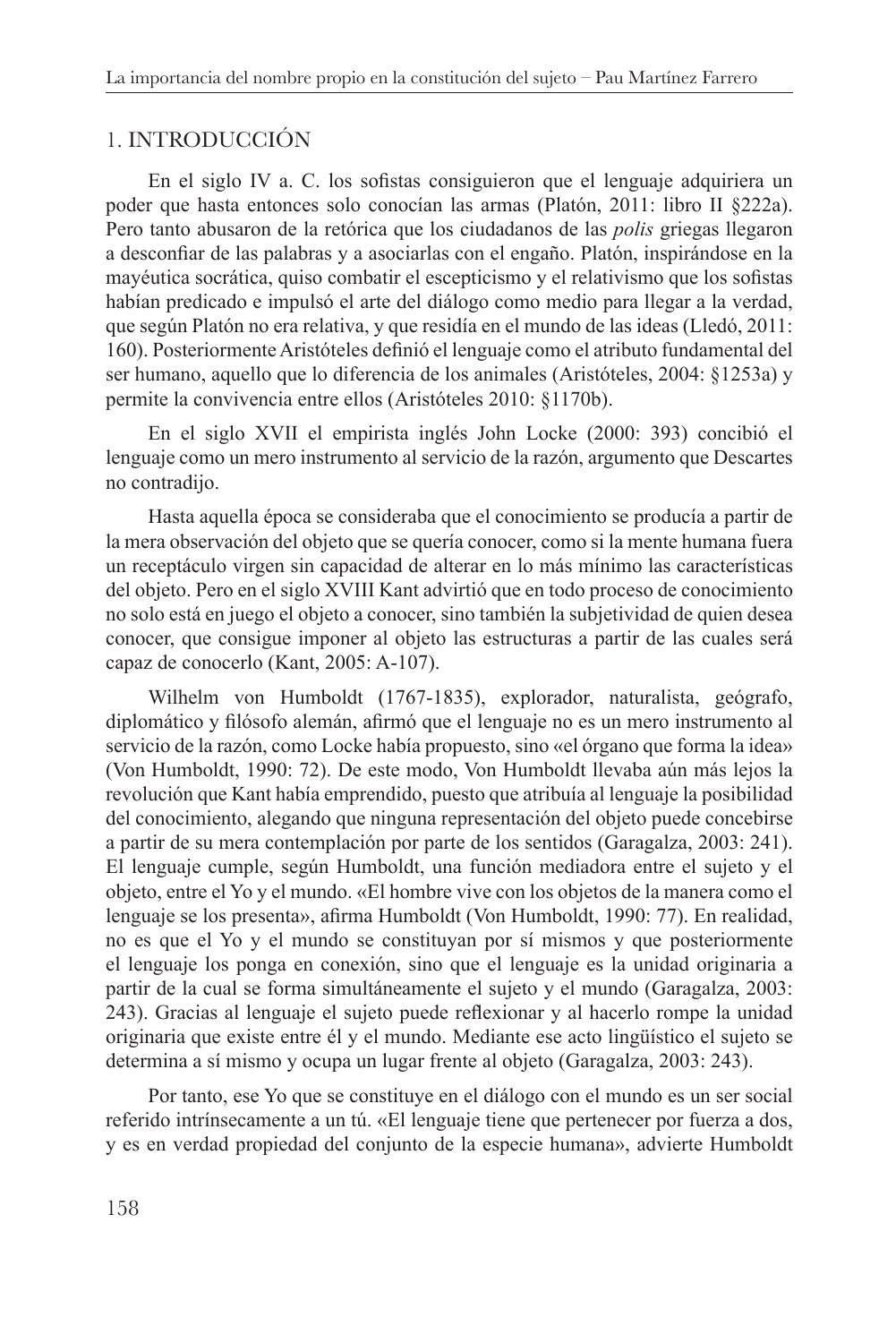(Von Humboldt, 1990: 86). De tal modo que el conocimiento objetivo de las cosas no se produce en una situación de aislamiento entre el sujeto pensante y el objeto a conocer, como proponía Descartes, sino en una relación de diálogo con los demás seres humanos, que juntos van dando forma al mundo. «En su manifestación como fenómeno, el lenguaje solo se desarrolla socialmente, y el hombre solo se entiende a sí mismo en cuanto que comprueba en los demás, en intentos sucesivos, la inteligibilidad de sus palabras.» (Von Humboldt, 1990: 77)

Siguiendo la revolución que von Humboldt había encabezado, un siglo más tarde el filósofo alemán Martin Heidegger atribuyó la circunstancia de que el hombre sea hombre, al hecho de hablar: «Suele decirse que el hombre posee el habla por naturaleza. La enseñanza tradicional postula que el hombre, a diferencia de la planta y del animal, es el ser viviente capaz de hablar. Esta frase no quiere decir solamente que el hombre, además de otras facultades, posee también la de hablar. Quiere decir que solamente el habla capacita al hombre ser aquel ser viviente que, en tanto que hombre, es. El hombre es hombre en tanto que hablante». Porque hablar es lo natural en el ser humano, añade Heidegger: «El ser humano habla. Hablamos despiertos y en sueños. Hablamos continuamente; hablamos incluso cuando no pronunciamos palabra alguna y cuando solo escuchamos o leemos; hablamos también cuando ni escuchamos ni leemos sino que efectuamos un trabajo o nos entregamos al ocio. Siempre hablamos de algún modo, pues el hablar es natural de nosotros» (Heidegger, 1987: 11)

El psicoanalista francés Jacques Lacan considera que el sujeto nace «cuando el ser humano se sumerge en las condiciones de la palabra, y por tanto, determinado por un Otro que también está marcado por las condiciones de la palabra». El «sujeto del conocimiento» surge de la relación que establece el sujeto con un objeto de conocimiento, mientras que el «sujeto del lenguaje» es producto de la relación con otro sujeto, que a su vez, también es producto de la relación con un sujeto (Lacan,  $2004:487$ ).

#### 2. LA DIFERENCIA ENTRE EL SER HUMANO COMO "SUJETO" Y EL SER HUMANO COMO "OBJETO"

Un ser humano es aquel que piensa, habla, siente, desea, actúa, etc. Se trata de un ser humano en tanto que *sujeto* o agente de su vida. Pero también puede ser el objeto del pensamiento, habla, sentimiento, deseo o actuación de los demás (o de sí mismo, como es el caso de un actor de teatro que da vida a un personaje, y que al actuar se trata a sí mismo como un objeto). En este caso se trata de un ser humano que es *objeto* de la acción de los otros (o de sí mismo, como el actor cuando representa un personaje). Sirva el siguiente ejemplo para aclararlo:

En una sala de operaciones el cirujano interviene sobre los órganos de un paciente. Este permanece anestesiado, profundamente dormido. Si no fuera por los somniferos, el dolor que le infligiría el bisturí le obligaría a moverse violentamente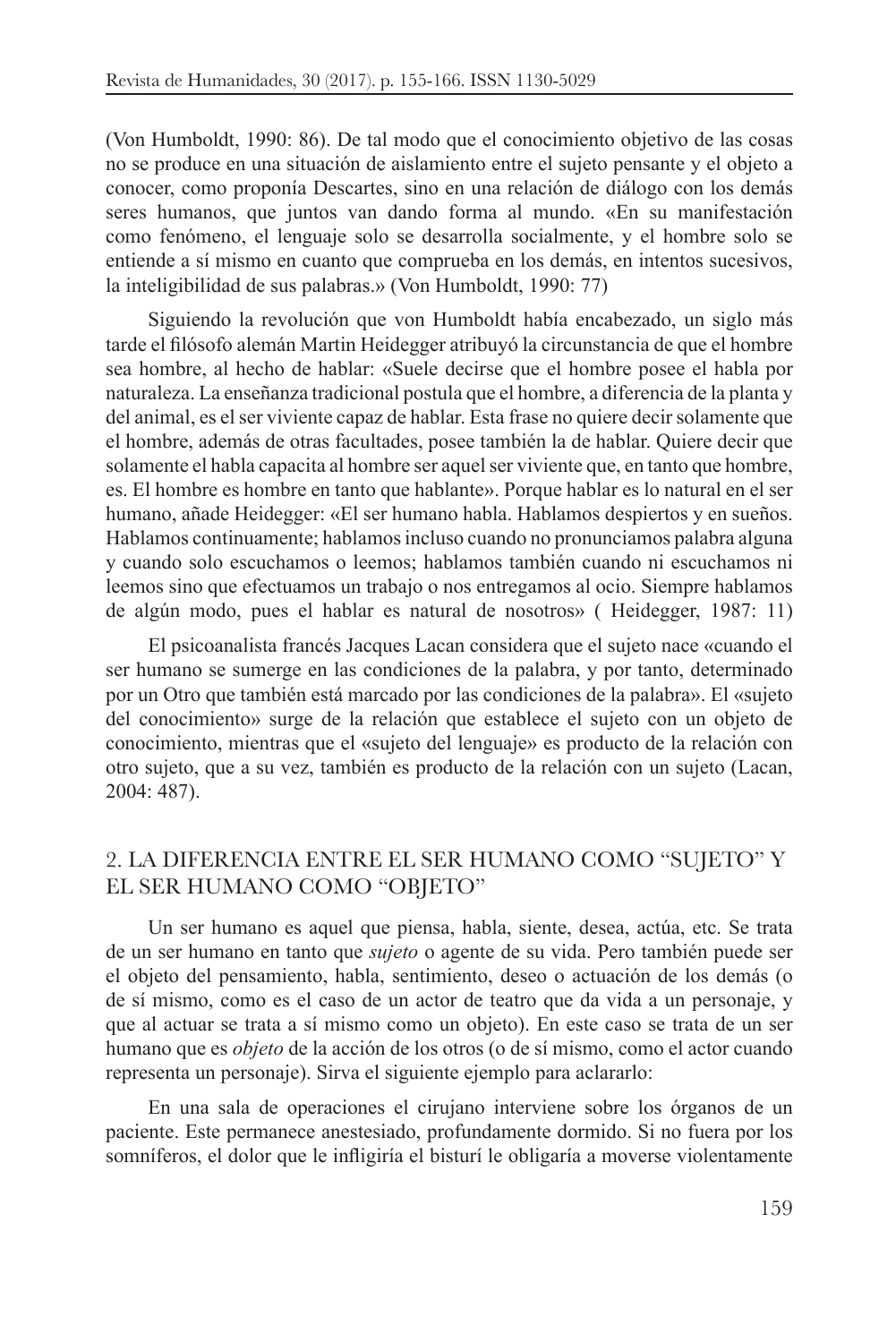y el equipo médico no podría trabajar para restablecer su salud. Es decir, una vez quedó anestesiado, en la sala de operaciones el paciente permanece presente como objeto pero ya no como *sujeto*. Está presente como objeto porque es objeto de la intervención del cirujano y de su equipo; el paciente es el objeto de la operación realizada por unos sujetos, que son el cirujano y el personal médico. El paciente, como sujeto, permanece ausente de la sala de operaciones.

Meses antes de la operación, quien ahora está siendo intervenido, se dio cuenta de que un dolor le molestaba en una zona concreta del organismo. Se preocupó por ello y *decidió* consultar al médico, y por consejo de este, *aceptó* seguir todo un protocolo de pruebas médicas que le conduciría a una operación quirúrgica. El día y la hora acordados *firmó* su ingreso en el hospital y minutos antes de la operación consintió en que le inyectaran la anestesia. Durante unos segundos estuvo escuchando la conversación que mantenía el personal quirúrgico y seguidamente entró en el mundo de los sueños, en el que *permaneció* durante varias horas, hasta que oyó una voz a poca distancia de su oído que le decía que la operación había concluido. Sentir un dolor, preocuparse por ello, decidir consultar al médico, someterse a pruebas diagnósticas, aceptar la intervención quirúrgica, consentir la anestesia, escuchar la conversación del personal quirúrgico, soñar, oír una voz que le informa de que la operación ha concluido..., todo eso lo hizo aquel paciente que acaba de ser operado, en su condición de sujeto y por su condición de sujeto. El «sujeto» es todo ser humano en tanto que agente de su vida.

La «subjetividad» es el conjunto de atributos que pertenecen al modo de ser de un «sujeto», tales como amable, inteligente, cariñoso, introvertido, rencoroso, etc. Pero los atributos de un sujeto no son en sí mismos el sujeto. Por ejemplo, ser introvertido puede considerarse una característica del sujeto, pero no es el sujeto. «Subjetividad» y «sujeto» son conceptos distintos.

Si alguien escribe en una libreta o un editor de textos todo aquello que cree que le define, como "amable", "extrovertido", "simpático", "resolutivo", "tímido", "egocéntrico", etc., conseguirá hacer referencia a los rasgos más individuales y personales de su subjetividad, es decir, a sus atributos como persona. Pero él, como sujeto, quedará sin describirse.

Es decir, quien escribió aquellas páginas puede afirmar: "en sentido estricto, mis rasgos personales, mi subjetividad son una cosa y Yo soy otra. Porque Yo soy y solo soy quien escribió la libreta y luego la leyó".

Entonces, ¿quién soy "Yo"?

### 3. ¿QUIÉN SOY "YO"?

Kant argumentó que podemos saber del sujeto (del «Yo»), a partir de sus pensamientos, pero de sí mismo es imposible obtener ninguna representación, puesto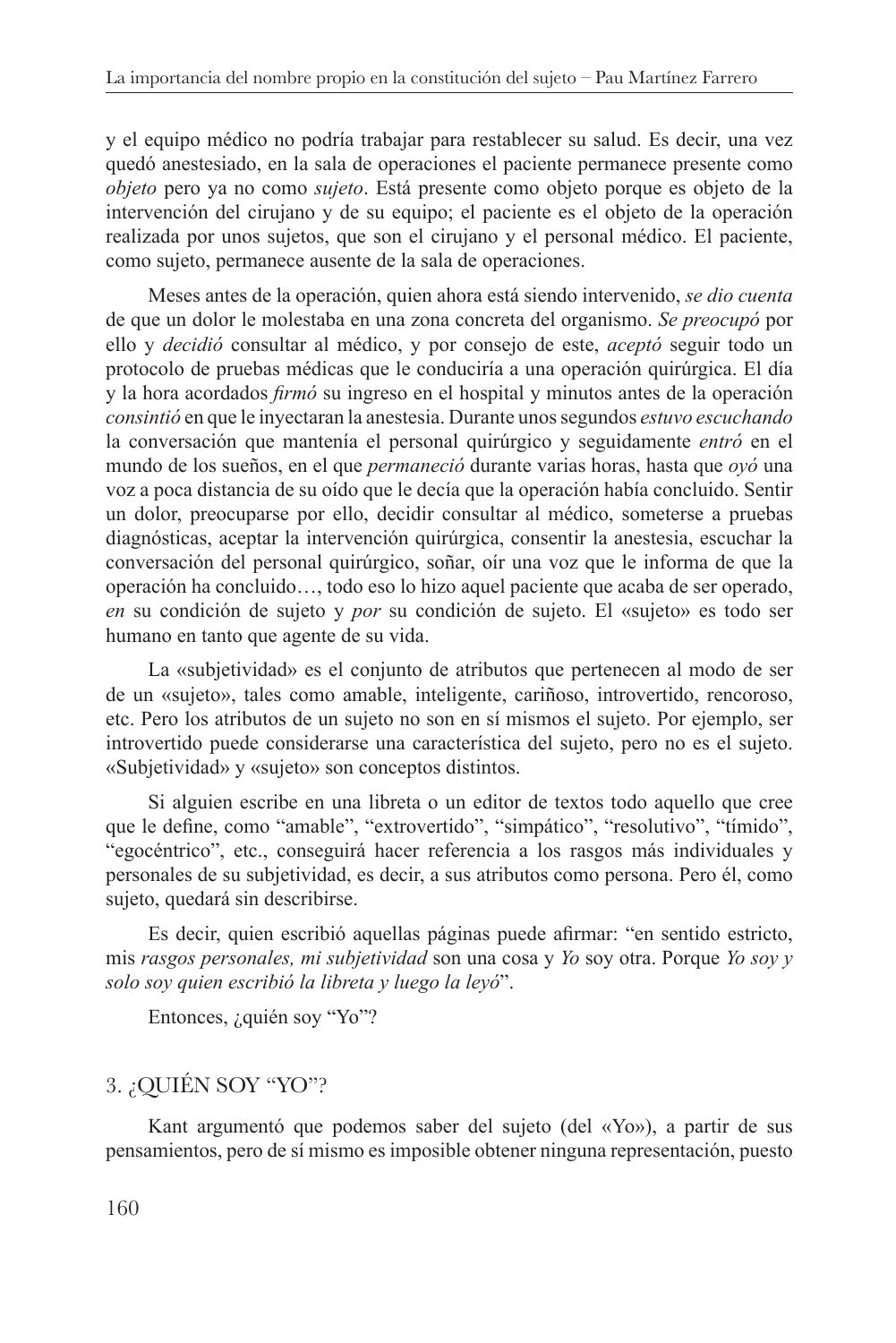que el sujeto (el «Yo») es una representación vacía de contenido (Kant, 2005: §A 346). Por consiguiente, «¿quién soy Yo?» es una pregunta imposible de responder, porque el «sujeto» es lo que no es «objeto». Un «objeto» es aquello que puede conceptualizarse, definirse, objetivarse. Por este motivo, toda conceptualización, objetivación o definición que creamos haber obtenido acerca del «sujeto», en realidad, solo habrá conseguido describir sus rasgos subjetivos, aquello que conforma su subjetividad. Pero el «sujeto» seguirá resistiéndose a objetivarse.

El ser humano como sujeto es inalcanzable a la comprensión, a la definición u objetivación. Todo cuanto se diga de él hará referencia a los *atributos* que les son propios como sujeto, es decir, a su subjetividad. Pero la subjetividad de un sujeto no es el sujeto. Del sujeto, estrictamente, solo puede decirse una sola cosa: su nombre propio.

El sujeto no puede objetivarse pero sabemos que existe porque tenemos referencias de él. Todo lo que alguien escribió en aquella libreta o editor de textos pertenece a un sujeto. Necesariamente el sujeto debe existir, si no fuera así no habría subjetividad alguna. Sabemos que el sujeto existe, que habla, pero, ¿dónde está?

No podemos tener un conocimiento directo del sujeto, pero sabemos que existe, porque a alguien deben pertenecer las características que le representan. No cabe duda de que hay un *alguien* detrás de todas aquellas decisiones que condujeron al paciente del ejemplo anterior, hasta la sala de operaciones. Sabemos que el sujeto existe porque alguien tuvo que escribir aquella libreta llena de descripciones acerca de sí mismo y luego ser capaz de leerla. Wittgenstein sugirió una respuesta:

Todo lo que se contempla en la fotografía de un paisaje corresponde a lo que se hallaba dentro del campo de visión del objetivo de la máquina, en el instante que se hizo la fotografía. Pero el objetivo que retrató el paisaje no aparece en la fotografía, porque el objetivo no estaba dentro del campo de visión, sino en su límite. Un ejemplo similar es el que utilizó Wittgenstein en Tractatus Logico-Philosophicus para explicar que «el sujeto no pertenece al mundo, sino que es un límite del mundo». Para Wittgenstein «los límites de mi lenguaje significan los límites de mi mundo» (Wittgenstein, 1981: §5.6), queriendo significar con ello que si el mundo es el conjunto de los hechos, forzosamente los límites del mundo coinciden con los límites del lenguaje, ya que no existe ningún hecho que no pueda ser figurado en una proposición (López de Santa María, 1986: 55). Y el sujeto reside en ese mismo límite, como el objetivo respecto a su campo de visión.

### 4. SI EL SUJETO ESTÁ EN EL LÍMITE DEL MUNDO, ¿CÓMO PODEMOS APROXIMARNOS A ÉL?

La filosofía de Emmanuel Lévinas (1906-1995), de origen judío, sin duda estuvo marcada por las atrocidades del nazismo, que perseguían conseguir una sola Raza y la abolición de la diferencia. Según Lévinas, al querer comprender las cosas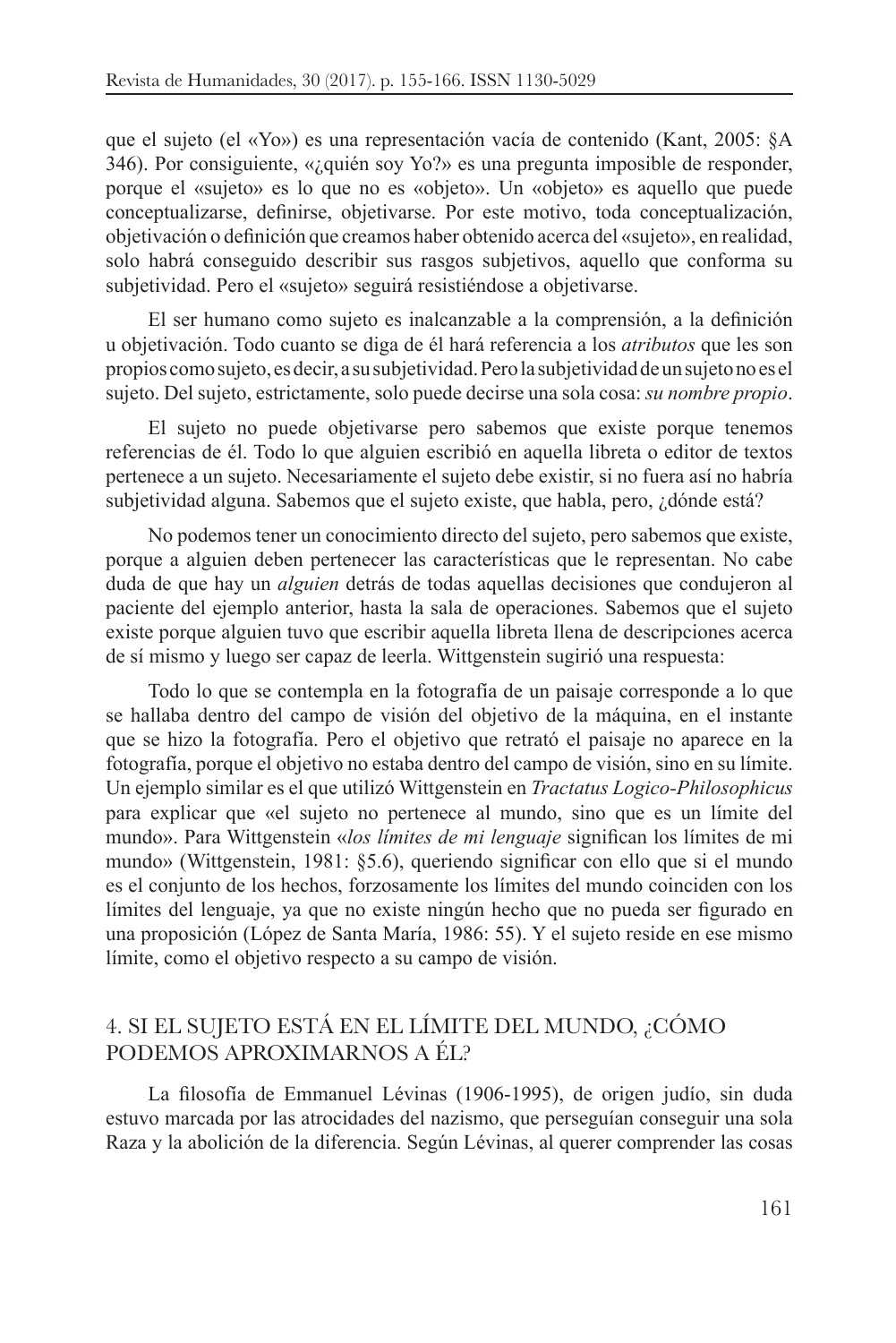las reducimos a sus aspectos representativos y con ello las apropiamos para nuestro entendimiento, consiguiendo anular la distancia que nos separa de ellas y abolir la alteridad que subyace a la cosa que queremos comprender. Es decir, lo «Otro» queda reducido a lo «Mismo» (Antich, 1993: 45).

Lévinas denomina «Mismo» para referirse al «Yo» resaltando así su carácter de identidad; y denomina lo «Otro» a la alteridad, aquello que es distinto a lo Mismo. Lo Otro posee una alteridad que constituye el contenido mismo de lo Otro, una alteridad que no se limita al Mismo porque si se limitara al Mismo, lo Otro no sería rigurosamente Otro (Levitas, 2002: 62). En la filosofía anterior a Lévinas, es el Mismo quien conoce al Otro; el sujeto conoce el mundo, los otros, y en el acto del conocimiento el Otro desaparece en la representación que el Mismo se hace de él. No es por tanto el Otro quien determina el Mismo, sino el Mismo que determina el Otro (Antich, 1993: 54). Lévinas, en cambio, abre un nuevo camino denunciando el «Yo» que establece con el Otro una relación imperialista, un «Yo» incapaz de salir de sí mismo (Antich, 1993: 77). «Solo lo absolutamente extraño nos puede instruir. Y solo el hombre me puede ser absolutamente extraño —refractario a toda caracterología, a toda clasificación— y, en consecuencia, término de un "conocimiento" que penetra más allá del objeto», afirma Lévinas en *Totalidad e Infinito* (Levitas, 2002: 97). El Otro que describe Lévinas es un Otro que exige respeto por su alteridad, un Otro que está más allá del conocimiento que se tiene de él. Lévinas propone la idea de un sujeto que parte de sí mismo hacia el Otro, no para conquistarlo sino para encontrarse con él (Antich, 1993: 82).

El Otro no es un reflejo del Mismo, y lo único que permite establecer esa diferencia absoluta entre lo Mismo y el Otro, opina Lévinas, es el lenguaje. Hablando, el Otro puede manifestarse como infinitamente Otro. La palabra pronunciada por el Otro posibilita la relación con el Mismo, pero sin que el Otro quede englobado en la esfera del Mismo. El lenguaje y el diálogo permiten percibir más allá de la apariencia. La esencia del lenguaje es la relación con el Otro (Levitas, 2002: 63).

«Lo Otro en tanto que otro es Otro», y es necesaria la mediación del discurso, del diálogo, para «dejarlo ser», señala Lévinas (2002: 94). El Otro no es primeramente objeto de comprensión y después interlocutor, sino que ambas relaciones se superponen. La comprensión del Otro es inseparable de su invocación: «Comprender a una persona ya es hablarle» (Antich, 1993: 90). Por consiguiente, precisa Lévinas en Entre nosotros, «tenemos derecho a preguntarnos si la razón, considerada como posibilidad del tal lenguaje, le precede necesariamente, si el lenguaje no está fundado en una relación anterior a la comprensión y que constituiría su razón» (Levitas, 1993:  $16$ ).

«La relación del Mismo y del Otro —a la cual pareciéranos imponer condiciones tan extraordinarias— es el lenguaje. El lenguaje lleva a cabo, en efecto, una relación de tal suerte que los términos no son limítrofes en esta relación, que el Otro, a pesar de la relación con el Mismo, sigue siendo trascendente al Mismo.» (Levitas, 2002: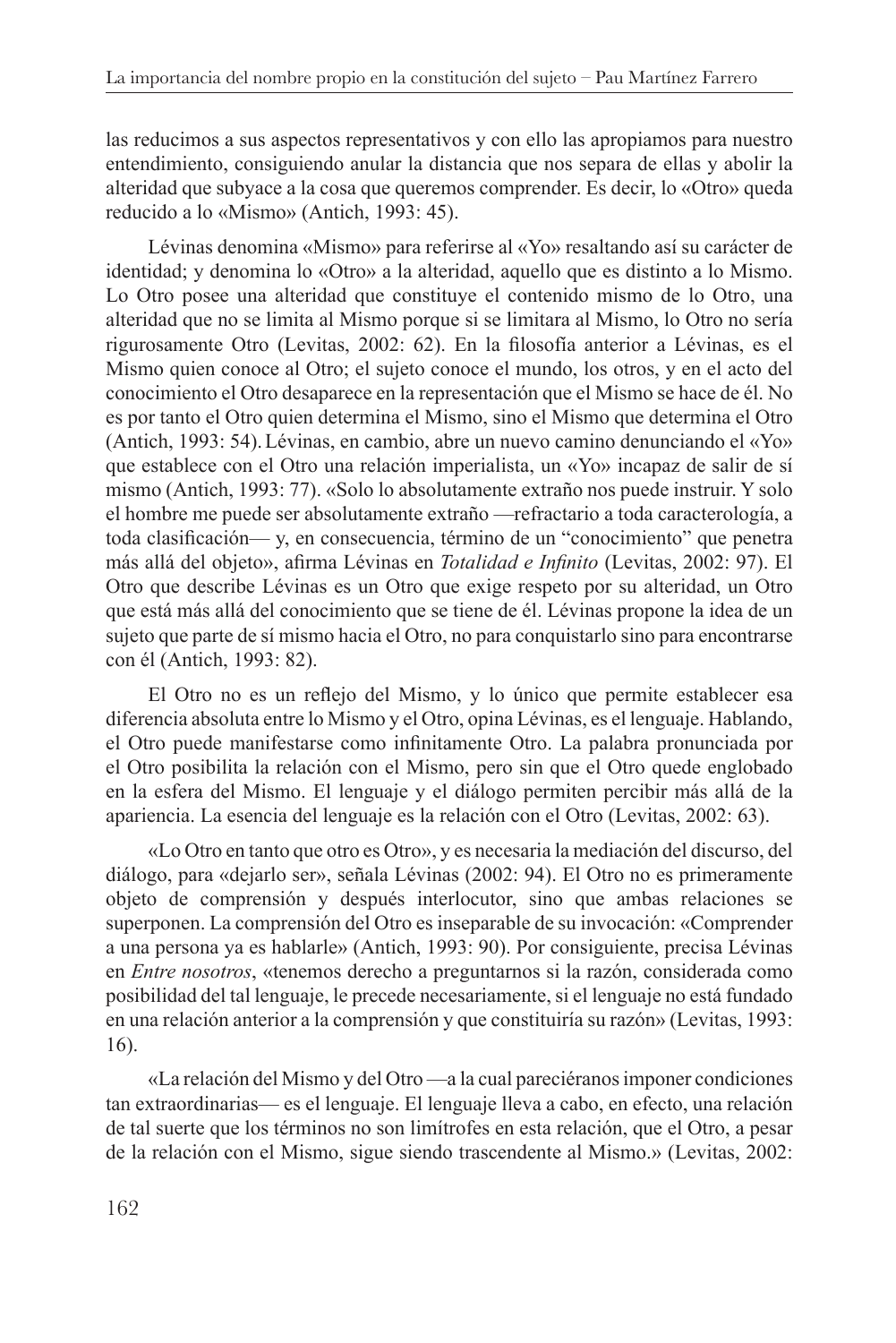63). Lévinas considera que el Otro, gracias al lenguaje, puede dejar de ser objeto de dominio y convertirse en interlocutor de un discurso: «No le exploto sino que le hablo. Por el lenguaje, definitivamente, un ser existe para otro» (Antich, 1993: 92). Hablando al Otro, el Yo abandona el refugio de su interioridad y se descubre, porque «solo en la relación cara a cara con el Otro se expresa todo el contenido que más propiamente caracteriza a los hombres; en esta relación, se transforma su naturaleza y se vuelve rostro. Porque un rostro no es solamente la cara, sino que sobre todo es aquello que ve y que intercambia su mirada con un otro» (Antich, 1993: 126-130).

Lévinas afirma que el lenguaje precede a la razón y que para poder comprender al Otro primero es necesario hablarle. El título del presente apartado interroga acerca de cómo podemos aproximarnos al sujeto, habiéndolo definido como un ser que escapa al conocimiento y a la comprensión. Si definimos ese sujeto incognoscible como el Otro que plantea Lévinas, obtenemos la clave para acudir a su encuentro: hablarle y escucharle. El sujeto está en el límite del mundo y es gracias al lenguaje y el diálogo consigo mismo y los demás, que consigue vincularse al mundo. Por consiguiente, podemos afirmar que el sujeto surge, existe, en tanto que habla, ya sea con los demás o consigo mismo (entre un "Yo" y un "Yo" identificado con un "Otro").

El sujeto se descubre en el acto de hablar y de escuchar pero ello induce a pensar que toda palabra o palabreo hace existir al sujeto, sin importar el significado de aquello que se dice. En este sentido Heidegger advirtió que no es lo mismo hablar que "Decir", puesto que se puede hablar mucho y no decir nada.

#### 5. HABLAR Y DECIR

El sujeto se constituye y se muestra en el acto de hablar. Pero ahora reflexionemos sobre esta situación:

Los señores E y F coinciden habitualmente a primera hora de la mañana en el ascensor del edificio en el que viven desde hace años. Hoy, después de saludarse, el señor E informa al señor F que el noticiario de anoche vaticinó mal tiempo para el fin de semana. El señor F le responde no estar al corriente, pero que ello modificará los planes que tenía previstos para esos días. Al llegar a la puerta del edificio se despiden con cortesía. Los señores E y F han establecido un diálogo por el que han intercambiado información, pero no se han implicado como "sujetos" en aquello que han dicho. Parece más bien que pronunciaron aquellas palabras para esconderse detrás de ellas como si se tratara de escudos.

Por este motivo Heidegger diferencia entre hablar y Decir (en mayúscula), advirtiendo que se puede hablar mucho y no decir nada. Para Heidegger la esencia del habla es el Decir (Heidegger, 1987: 184). «Decir significa: mostrar, dejar aparecer, dejar ver y oír.» (Heidegger, 1987: 217).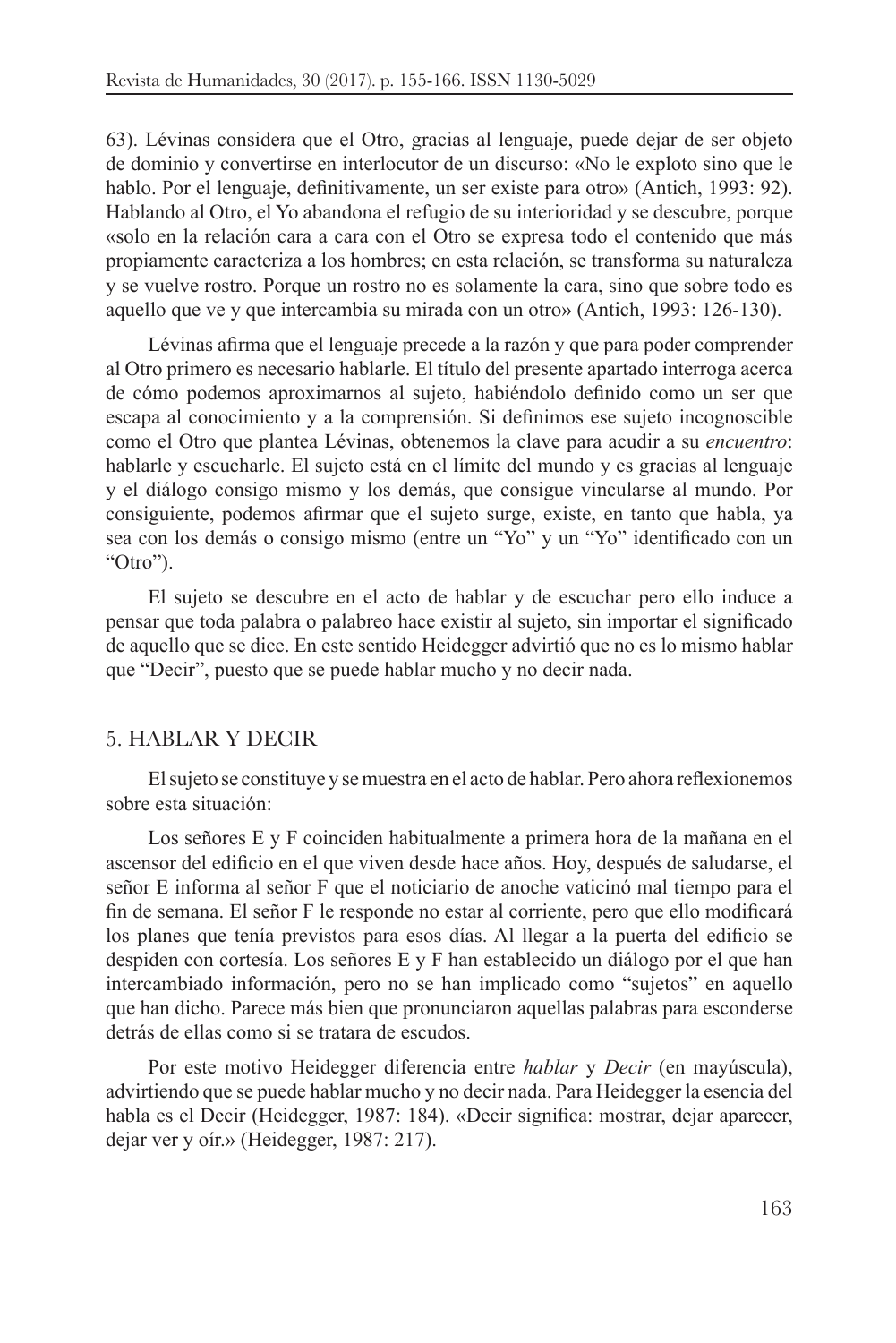Efectivamente existen situaciones en las que hablar no tiene como objetivo mostrar al sujeto y dejarlo aparecer, sino todo lo contrario, interponer distancias y esconderlo. En este sentido Gadamer considera que en un diálogo puede imperar «un espíritu, malo o bueno, un espíritu de endurecimiento y paralización, o un espíritu de comunicación y de intercambio fluido entre y el yo y el tú» (Gadamer, 2007: 227). Porque no todo diálogo conduce al «desocultamiento», sino solo aquel que se produce con sinceridad. Según Gadamer las cosas se mantienen ocultas por naturaleza y el verdadero sentido del discurso es hacer presente lo que estaba oculto, ya que para el filósofo alemán, la «verdad es desocultación» (Gadamer, 2007: 53-54).

Ferrater Mora distingue entre un diálogo auténtico, que permite establecer una relación entre personas como personas, y el diálogo falso, o monólogo, en el cual los hombres creen que se comunican mutuamente pero en realidad no hacen otra cosa que alejarse el uno del otro (Ferrater Mora, 1982: 807).

El sujeto está en el límite del mundo y el habla sincera es el lazo que le une al mundo. En otras palabras, un ser humano se convierte en el agente de su propia vida en la medida que es capaz de hablar sinceramente con los demás y consigo mismo. El habla sincera es la causa que hace nacer y ser al sujeto.

## 6. EL SUJETO ESTÁ EN EL LÍMITE DEL MUNDO SOSTENIDO POR SU NOMBRE PROPIO

Al preguntarnos en un apartado anterior ¿quién soy "Yo"?, no conseguimos obtener otra respuesta que un significante lingüístico: el nombre propio. Es decir, "Yo" no soy otra cosa que un significante lingüístico, un nombre propio. A continuación se intentará desarrollar esta idea:

Para que el bebé pueda nacer como sujeto, es decir, un ser constituido por el lenguaje, previamente ha tenido que hacerlo en el universo simbólico de sus padres (Pommier, 2010: 31-34). Y eso suele ocurrir incluso antes del parto, cuando sus padres empiezan a pensar en él y a nombrarlo: «¿cómo será *ella*?», «¿qué le gustará a él?», o «jvaya pataditas que él me está dando!». Este él o ella es el nombre que ahora tiene el bebé que nacerá. Una vez nacido, los padres le hablarán, se referirán a él por su nombre propio o por un apodo cariñoso. Podrán usar muchos apodos pero todos ellos remiten a su nombre propio. Finalmente un día el bebé se dará cuenta de que ese nombre propio que mencionan los padres le pertenece a él, es él. Y que todo aquello cuanto los padres dicen de ese nombre propio, es lo que él es: el «tesoro», la «preciosa», el «glotón», el «dormilón», el «risueño», el «protestón», la «juguetona», etc. En el momento que el bebé acepta como suyo ese nombre propio, nace como sujeto, como agente de su vida, y automáticamente adopta todos esos rasgos subjetivos que los padres dicen que le pertenecen, situándolos en los cimientos de su subjetividad.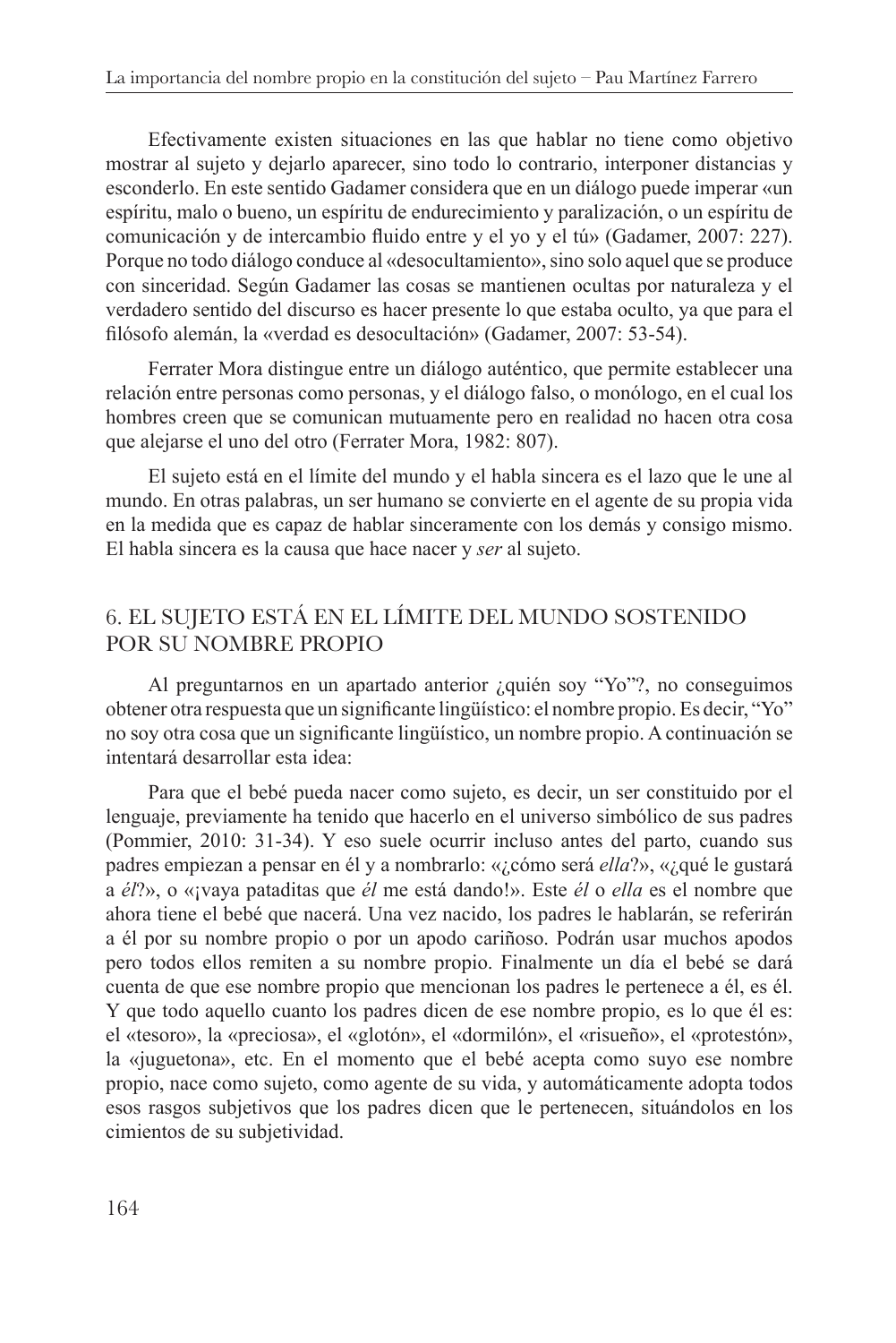El nombre propio tiene como función reconocer a alguien como siendo alguien,  $\mu$  también unificar en un solo sujeto todas las características que lo definen, es decir, los rasgos de su subjetividad. El nombre propio es el referente al que remite cada acto que un sujeto comete, porque siempre que alguien actúa como agente de su propia vida lo hace en referencia a su nombre propio. Aquella persona mencionada en el ejemplo anterior, que al sentir un dolor decidió consultar al médico, someterse a una operación quirúrgica, consentir la anestesia, etc., pudo actuar así gracias a su condición de sujeto. Y pudo actuar como sujeto, es decir, como agente de sus propias decisiones, porque cada una de ellas las tomaba, ante sí mismo y los demás, en su propio nombre. Al preguntarnos dónde está el sujeto, en Wittgenstein hallamos una respuesta: en el límite del mundo, entendiendo por "mundo", el conjunto de cosas que pueden nombrarse. Ahora podemos añadir: sostenido por su nombre propio (Martínez Farrero, 2015: 46-48).

Por consiguiente, el nombre propio no es solo un instrumento o institución que tiene por función unificar el "Yo" a través del tiempo y los diferentes espacios sociales (como trabajador en una empresa, a su vez que miembro de una familia y socio de un club deportivo, etc.) (Bourdieu, 1989: 124-127), sino que el nombre propio es en sí mismo el sujeto. El sujeto no es otra cosa que ese significante lingüístico.

El ser humano se convierte en sujeto gracias al acto de hablar y escuchar, con los demás o consigo mismo. Y si nos preguntamos quién hay detrás de las palabras que pronuncia, o a quién nos dirigimos realmente cuando dialogamos con él, la única conclusión que obtendremos es que, como sujeto, nuestro interlocutor no es más que un significante lingüístico, un nombre propio.

### 7. CONCLUSIÓN

El sujeto está en el límite del mundo, entendiendo por mundo, el conjunto de todas las cosas que pueden nombrarse. El habla y el diálogo con los demás y consigo mismo (que es hablar entre un "Yo" y un "Yo" identificado con un "Otro") es el lazo que une el sujeto al mundo. En realidad, como sujeto, el ser humano no es más que un nombre propio, un significante lingüístico. En otras palabras, un ser humano se convierte en el agente de su propia vida en la medida que, en su propio nombre, es capaz de hablar con los demás y consigo mismo.

#### 8. BIBLIOGRÁFIA

Antich, Xavier (1993). *El rostre de l'altre*. València: Edicions 3 i 4. Aristóteles (2004). Política. Madrid: Tecnos. Aristóteles (2010). Ética a Nicómano. Madrid: Gredos. Bourdieu, Pierre (1989). La ilusión biográfica. *Historia y fuente oral*. n. 2, p. 27-33.